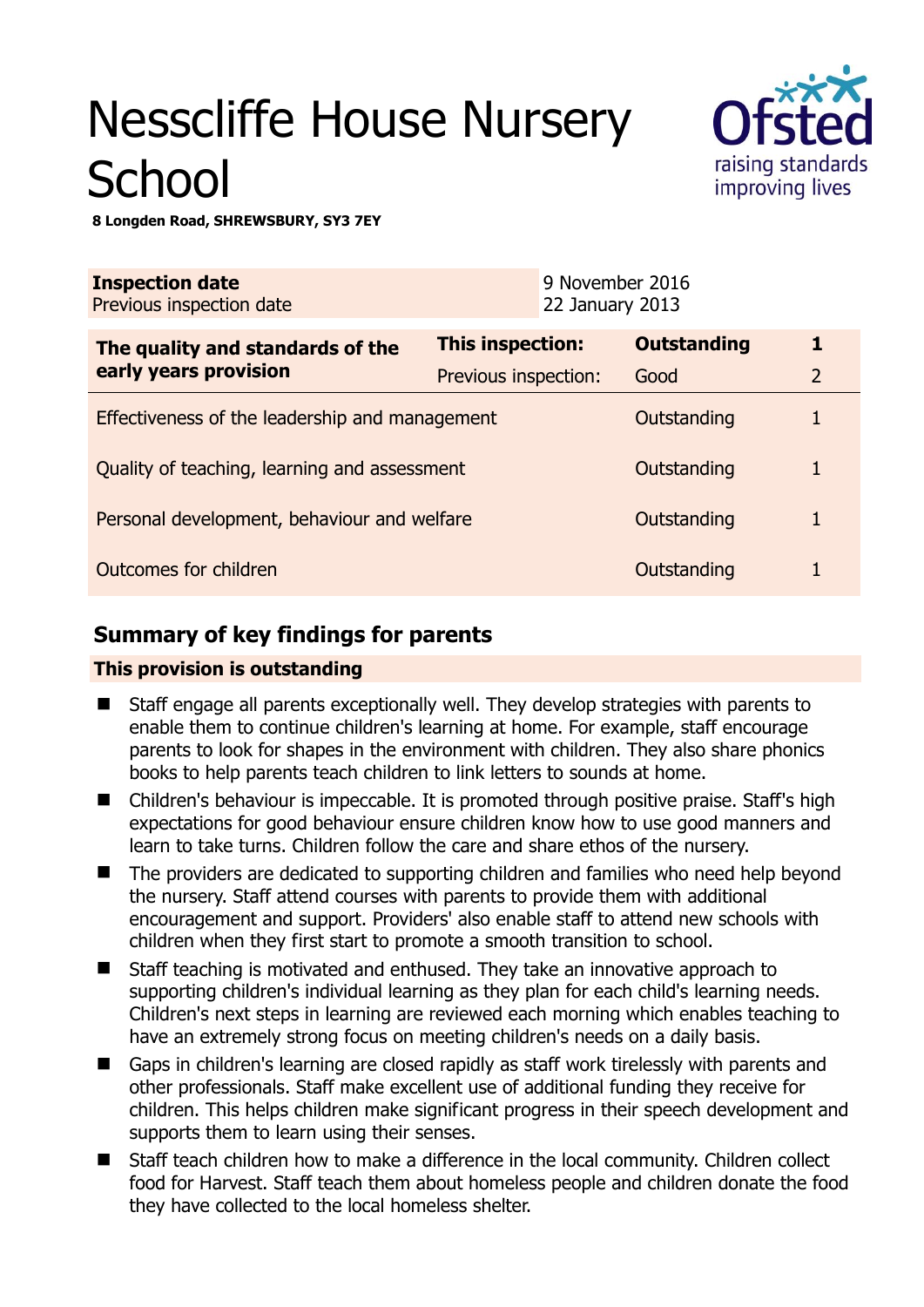# **What the setting needs to do to improve further**

## **To further improve the quality of the early years provision the provider should:**

■ continue to develop the excellent monitoring in place to provide even more detailed analysis of the progress made by different groups of children.

## **Inspection activities**

- $\blacksquare$  The inspector observed the quality of teaching during activities and assessed the impact this has on children's learning.
- The inspector held a meeting with the providers. He looked at relevant documentation, such as self-evaluation, policies and procedures, and evidence of the suitability of all those living and working on the premises.
- The inspector had a tour of the nursery and garden. He also checked the providers' procedures for assessing risks in the environment.
- The inspector spoke with parents and took account of their views.

#### **Inspector**  Scott Thomas-White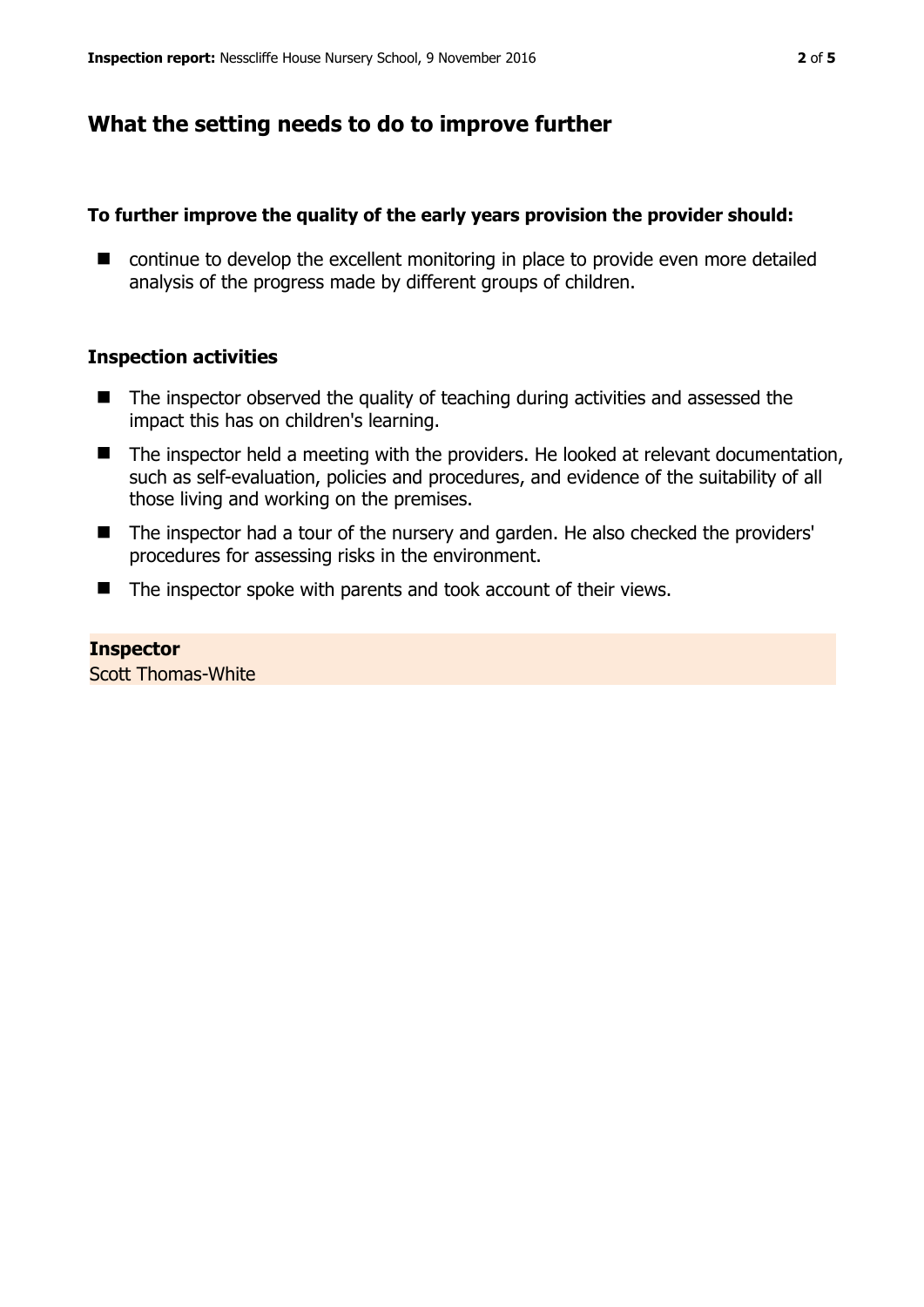# **Inspection findings**

## **Effectiveness of the leadership and management is outstanding**

The arrangements for safeguarding are effective. All staff follow robust and up-to-date safeguarding policies that reflect recent changes in safeguarding legislation. Staff work exceptionally well together. They complement each other's teaching to maximise all learning opportunities. Providers take an innovative approach to professional development. They research opportunities that help to improve children's outcomes even further. For example, they are currently working with music specialists to develop staff's knowledge and practice as they understand the positive impact music can have on children's speech development. Providers are currently working on ways to further extend their monitoring of different groups of children, in order to check even more swiftly that no group is falling behind in their learning.

## **Quality of teaching, learning and assessment is outstanding**

Learning themes are developed with children. For example, the role play post office has been enhanced using children's ideas. Staff have included scales to weigh parcels and a till to pay for postage. This promotes children's mathematical skills in everyday concepts, teaching them they will need more money to pay for heavy parcels. Staff help children excel in all areas of their development. Children use stopwatches to time how long it takes to get through a tunnel, which promotes their technology skills. Children learn effectively in groups. They come together for a daily circle time. Staff encourage children to guess the song they are going to sing by miming actions. This introduces children to the concept of miming and communicating through methods other than speech. Children also come together as a group to review their library books. They learn about their book's author and illustrator and they tell the group about the characters in their story.

### **Personal development, behaviour and welfare are outstanding**

Children's healthy lifestyles are superbly promoted. They develop excellent physical skills through weekly yoga classes and by completing obstacle courses. For example, children jump in and out of hoops and balance on stepping stones. Staff teach children how to use knives safely to prepare fruit for snack. They also teach them how to care for animals, such as checking unlit bonfires for hedgehogs. Staff help children to develop a positive attitude towards others. They show them pictures of children from different cultures and talk about the similarities they can see when they compare the pictures to themselves. Staff teach children that everyone can be a good friend.

## **Outcomes for children are outstanding**

Nearly all children leave the nursery exceeding their expected milestones. Children are able to stay on task, sit and listen and hold their thoughts in their head as they improve their concentration. Children who are due to start school are learning how to be organised, such as preparing their own clothes to change in to for yoga. Staff promote children's vivid imaginations through drama sessions. Children have excellent literacy skills. They know to start writing on the left, hold their pen correctly and can write their own address to post a letter home. They can recognise the initial sound of their name and are able to apply rhyme and alliteration to names.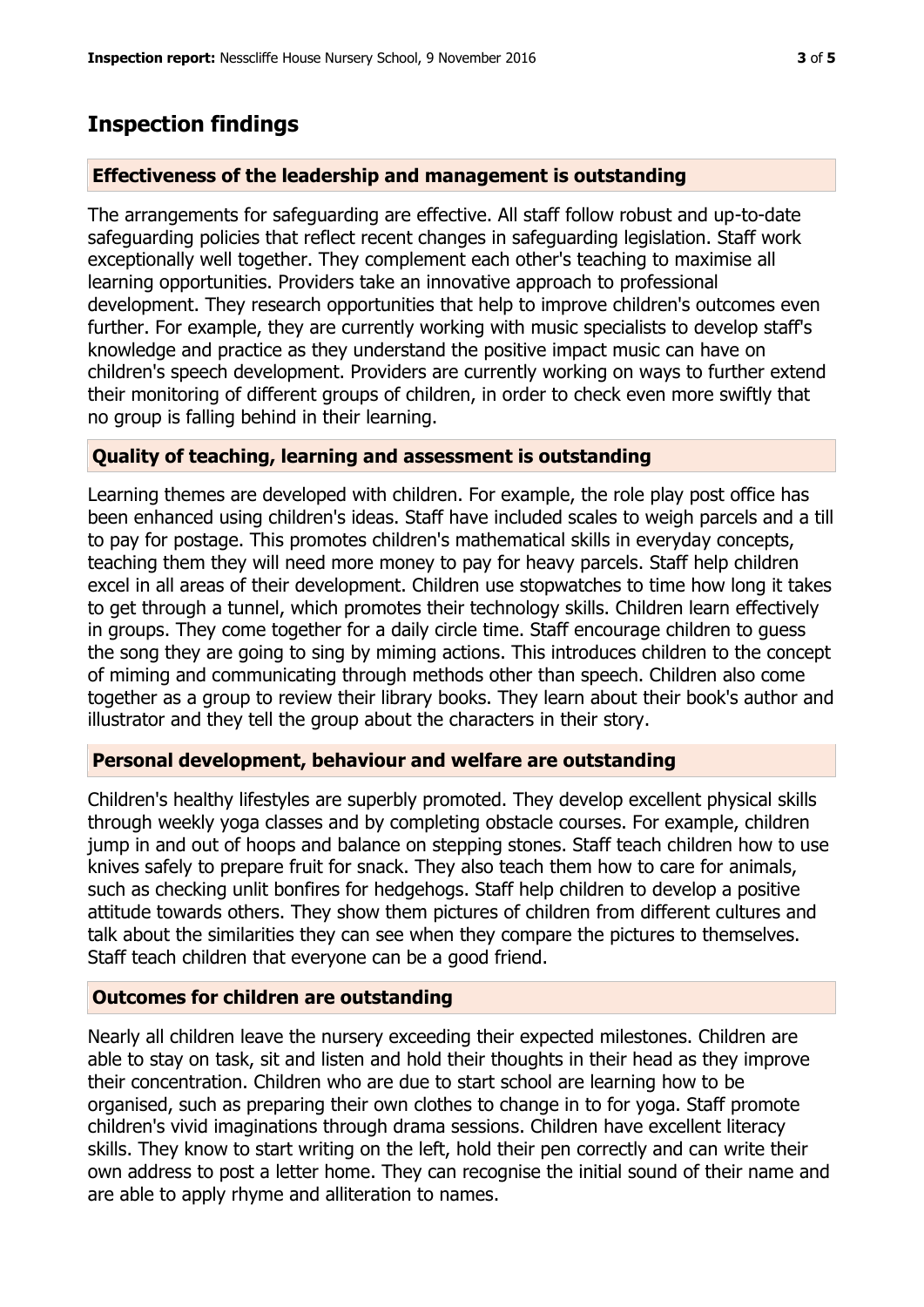## **Setting details**

| Unique reference number                             | EY450312                                     |  |  |
|-----------------------------------------------------|----------------------------------------------|--|--|
| <b>Local authority</b>                              | Shropshire                                   |  |  |
| <b>Inspection number</b>                            | 1066103                                      |  |  |
| <b>Type of provision</b>                            | Full-time provision                          |  |  |
| Day care type                                       | Childcare - Non-Domestic                     |  |  |
| <b>Registers</b>                                    | Early Years Register                         |  |  |
| <b>Age range of children</b>                        | $2 - 4$                                      |  |  |
| <b>Total number of places</b>                       | 20                                           |  |  |
| Number of children on roll                          | 24                                           |  |  |
| Name of registered person                           | Janette Griffiths & Caroline Tay Partnership |  |  |
| <b>Registered person unique</b><br>reference number | RP901934                                     |  |  |
| Date of previous inspection                         | 22 January 2013                              |  |  |
| <b>Telephone number</b>                             | 07531626499                                  |  |  |

Nesscliffe House Nursery School was registered in 2012. The nursery employs four members of childcare staff. All hold appropriate early years qualifications at level 2 or above, including one with a relevant early years degree. The nursery opens from Monday to Friday, term time only. Sessions are from 9am until 3.30pm. The nursery provides funded early education for two-, three- and four-year-old children.

This inspection was carried out by Ofsted under sections 49 and 50 of the Childcare Act 2006 on the quality and standards of provision that is registered on the Early Years Register. The registered person must ensure that this provision complies with the statutory framework for children's learning, development and care, known as the early years foundation stage.

Any complaints about the inspection or the report should be made following the procedures set out in the guidance 'Complaints procedure: raising concerns and making complaints about Ofsted', which is available from Ofsted's website: www.gov.uk/government/organisations/ofsted. If you would like Ofsted to send you a copy of the guidance, please telephone 0300 123 4234, or email enquiries@ofsted.gov.uk.